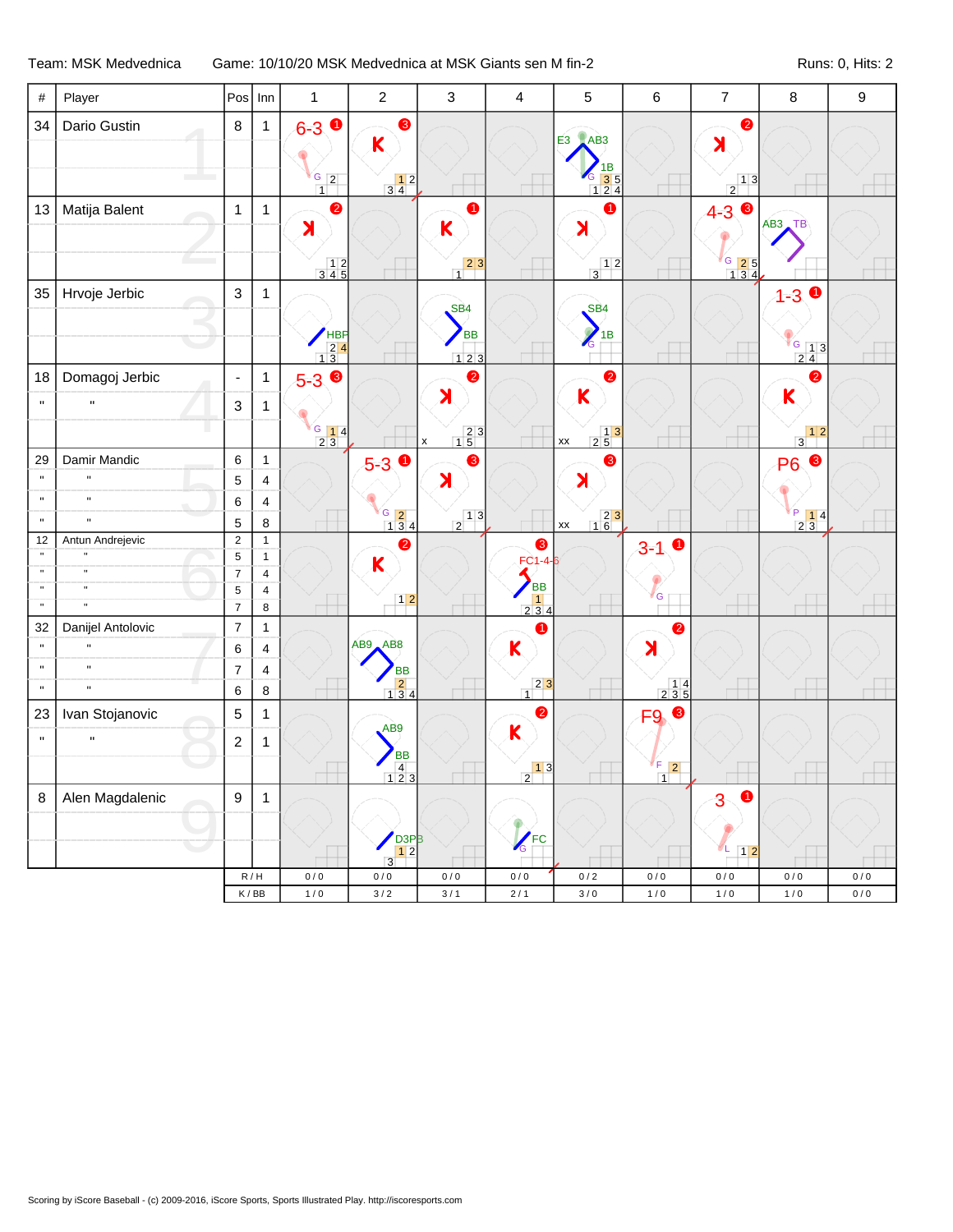## Team: MSK Giants Game: 10/10/20 MSK Medvednica at MSK Giants sen M fin-2 Runs: 1, Hits: 5

| $\#$                      | Player          | Pos              | Inn          | $\mathbf{1}$                                                                                                                                                                                                                                                                                                                                                                                                                                     | $\overline{2}$                                                                         | $\mathfrak{Z}$                                                                                                                                                                                                                                                                                                                                                                                                                   | $\overline{4}$                                                                                    | 5                                                               | 6                                                    | $\overline{7}$                                       | $\bf 8$                                | $\boldsymbol{9}$ |
|---------------------------|-----------------|------------------|--------------|--------------------------------------------------------------------------------------------------------------------------------------------------------------------------------------------------------------------------------------------------------------------------------------------------------------------------------------------------------------------------------------------------------------------------------------------------|----------------------------------------------------------------------------------------|----------------------------------------------------------------------------------------------------------------------------------------------------------------------------------------------------------------------------------------------------------------------------------------------------------------------------------------------------------------------------------------------------------------------------------|---------------------------------------------------------------------------------------------------|-----------------------------------------------------------------|------------------------------------------------------|------------------------------------------------------|----------------------------------------|------------------|
| 4                         | Ivan Balen      | $\boldsymbol{7}$ | $\mathbf{1}$ | $AB5$ $AB2$<br><b>BB</b><br>$\begin{array}{@{}c@{\hspace{1em}}c@{\hspace{1em}}c@{\hspace{1em}}c@{\hspace{1em}}c@{\hspace{1em}}c@{\hspace{1em}}c@{\hspace{1em}}c@{\hspace{1em}}c@{\hspace{1em}}c@{\hspace{1em}}c@{\hspace{1em}}c@{\hspace{1em}}c@{\hspace{1em}}c@{\hspace{1em}}c@{\hspace{1em}}c@{\hspace{1em}}c@{\hspace{1em}}c@{\hspace{1em}}c@{\hspace{1em}}c@{\hspace{1em}}c@{\hspace{1em}}c@{\hspace{1em}}c@{\hspace{1em}}c@{\hspace{$<br>XX | ❸<br>F7<br>F<br>$\boxed{1}$                                                            |                                                                                                                                                                                                                                                                                                                                                                                                                                  | $\bullet$<br>K<br>$\begin{array}{c c} & 1 & 3 \\ \hline 2 & & \end{array}$                        |                                                                 | $\overline{1}$                                       | $6-3$ 0<br>$\frac{6}{3}$ $\frac{1}{4}$ $\frac{2}{3}$ |                                        |                  |
| $\ensuremath{\mathsf{3}}$ | Mislav Babic    | $\,6\,$          | $\mathbf{1}$ | 6<br>FC <sub>6</sub><br>$\overline{\phantom{a}}$ BT<br>G                                                                                                                                                                                                                                                                                                                                                                                         |                                                                                        | SB4<br>E2<br>$\begin{array}{ c c }\n\hline\n1 & 2\n\end{array}$<br>G<br>3 <sup>7</sup>                                                                                                                                                                                                                                                                                                                                           | $6 - 3$<br>$G_{1}$                                                                                |                                                                 |                                                      | $\bullet$<br>F6<br>$\frac{F}{2}$ 13                  |                                        |                  |
| 99                        | Sasa Dokmanovic | $\boldsymbol{9}$ | $\mathbf{1}$ | $\bullet$<br>$\mathsf K$<br>$\begin{array}{c c} & 2 & 3 \\ 1 & & \end{array}$                                                                                                                                                                                                                                                                                                                                                                    |                                                                                        | 0<br>8<br>$\boxed{1}$                                                                                                                                                                                                                                                                                                                                                                                                            |                                                                                                   | $4 - 3$ 0<br>G<br>$\overline{1}$                                |                                                      | $rac{E5}{135}$<br>$\mathsf{X}\mathsf{X}$             |                                        |                  |
| 86                        | Luka Rilovic    | $\mathfrak{S}$   | $\mathbf{1}$ | F9 <sup>0</sup>                                                                                                                                                                                                                                                                                                                                                                                                                                  |                                                                                        | $\bullet$<br>K<br>$\begin{array}{@{}c@{\hspace{1em}}c@{\hspace{1em}}c@{\hspace{1em}}c@{\hspace{1em}}c@{\hspace{1em}}c@{\hspace{1em}}c@{\hspace{1em}}c@{\hspace{1em}}c@{\hspace{1em}}c@{\hspace{1em}}c@{\hspace{1em}}c@{\hspace{1em}}c@{\hspace{1em}}c@{\hspace{1em}}c@{\hspace{1em}}c@{\hspace{1em}}c@{\hspace{1em}}c@{\hspace{1em}}c@{\hspace{1em}}c@{\hspace{1em}}c@{\hspace{1em}}c@{\hspace{1em}}c@{\hspace{1em}}c@{\hspace{$ |                                                                                                   | SB <sub>6</sub><br><b>HBP</b><br>$\boxed{13}$<br>$\overline{2}$ |                                                      | $\bullet$<br>$4 - 3$<br>G                            | AB5 TB<br>AB7                          |                  |
| 21                        | Vladimir Hajak  | $\boldsymbol{2}$ | 1            | $\sqrt{\frac{FC}{1}}$                                                                                                                                                                                                                                                                                                                                                                                                                            |                                                                                        | $\bullet$<br>U3<br>$\begin{array}{ c c }\n \hline\n & 23 \\  \hline\n & 14\n \end{array}$<br>XX                                                                                                                                                                                                                                                                                                                                  |                                                                                                   | $\bullet$<br>F7                                                 |                                                      |                                                      | AB6<br>$\sum_{\text{BT}}$<br><b>VG</b> |                  |
| 15                        | Davor Petric    | $\sqrt{5}$       | 1            |                                                                                                                                                                                                                                                                                                                                                                                                                                                  | $1 - 3$ O<br>G                                                                         |                                                                                                                                                                                                                                                                                                                                                                                                                                  | $\bullet$<br>$FC6-4$<br>1<br>$\frac{1}{18}$                                                       | $4 - 3$<br>$\begin{array}{c c}\nG & 2 \\ 1 & 1\n\end{array}$    |                                                      |                                                      | <b>IW</b>                              |                  |
| 69                        | Denis Kostic    | $\overline{4}$   | 1            |                                                                                                                                                                                                                                                                                                                                                                                                                                                  | AB9<br>BB<br>3<br>124                                                                  |                                                                                                                                                                                                                                                                                                                                                                                                                                  | AB9 AB8<br>$\begin{array}{c} 7 \text{FC} \\ 2 \overline{)24} \\ 1 \overline{)3} \end{array}$<br>G |                                                                 | $6 - 3$ 0<br>G                                       |                                                      | $^{\prime}$ <sub>1</sub> B             |                  |
| 10                        | Denis Maljkovic | $\blacksquare$   | 1            |                                                                                                                                                                                                                                                                                                                                                                                                                                                  | $\bullet$                                                                              |                                                                                                                                                                                                                                                                                                                                                                                                                                  |                                                                                                   |                                                                 | $1 - 3$                                              |                                                      |                                        |                  |
| 23                        | Lovro Matisic   | $\blacksquare$   | 4            |                                                                                                                                                                                                                                                                                                                                                                                                                                                  | $\overline{\mathsf{K}}$<br>$\begin{array}{ c c }\n\hline\n2 & 3 \\ 1 & 4\n\end{array}$ |                                                                                                                                                                                                                                                                                                                                                                                                                                  | AB9<br>BB<br>123                                                                                  |                                                                 | G                                                    |                                                      |                                        |                  |
| 29                        | Luka Sincek     | 8                | 1            |                                                                                                                                                                                                                                                                                                                                                                                                                                                  | $\begin{bmatrix} 1B \\ 2 & 3 \end{bmatrix}$<br>$\overline{1}$                          |                                                                                                                                                                                                                                                                                                                                                                                                                                  | HBP<br>$\overline{1}$                                                                             |                                                                 | ❸<br><b>TO2-4</b><br>$\frac{1}{2}$<br>$\overline{1}$ |                                                      |                                        |                  |
|                           |                 |                  | R/H          | 0/1                                                                                                                                                                                                                                                                                                                                                                                                                                              | 0/1                                                                                    | 0/0                                                                                                                                                                                                                                                                                                                                                                                                                              | 0/1                                                                                               | 0/0                                                             | $0/0$                                                | 0/0                                                  | $1/2$                                  | 0/0              |
|                           |                 |                  | K/BB         | $1/1$                                                                                                                                                                                                                                                                                                                                                                                                                                            | $1/1$                                                                                  | $1/0$                                                                                                                                                                                                                                                                                                                                                                                                                            | $1/1$                                                                                             | $0\,/\,0$                                                       | $0/0$                                                | $0/0$                                                | $0/1$                                  | $0/0$            |